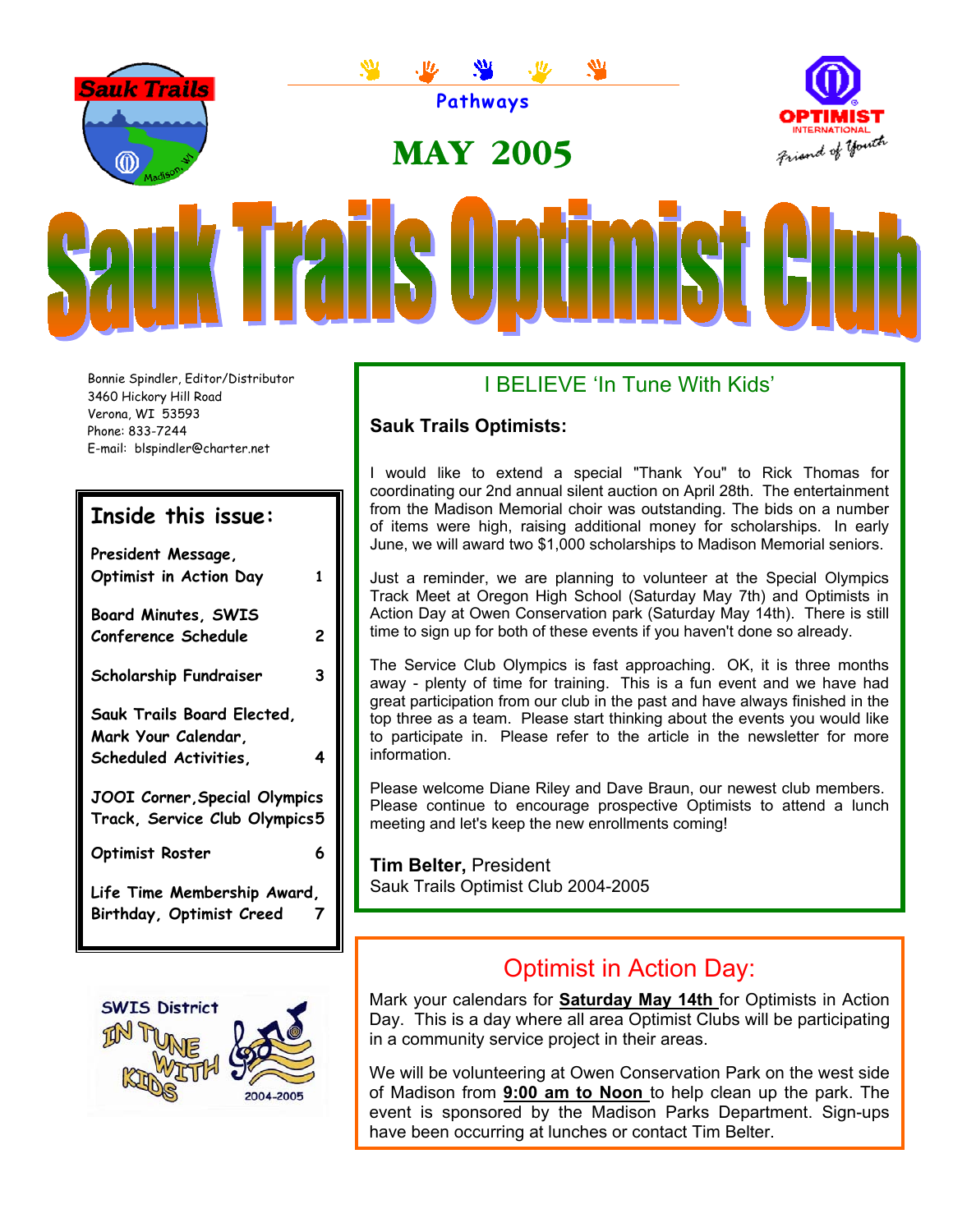May 2005 **May 2005** Sauk Trails Optimist Club, Ltd. **Page 2 of 7** 

**Sauk Trails Optimist Club – STOC Board Minutes, Wegner LLP April 12th , 2005** 

#### **Members in Attendance:**

President: Tim Belter Vice Presidents: Greg Hermus Board Members: Kevin Campos, Ray Schmidt, Rick Thomas Secretary/Treasurer: Gene Spindler

President Tim Belter called the meeting to order at 5:05 pm.

Motion was made, seconded and passed to approve the minutes of the March 15, 2005 Board Meeting..

The financial report through March 31, 2005 was presented to the Board. A motion was made, seconded and passed to accept the financial report.

. 30 items for members and guests to bid on during the silent auction that will end at 8:00 PM The Board discussed the upcoming Scholarship Fundraiser scheduled for April 28<sup>th</sup>. Rick Thomas reported that he has the event scheduled with the Holiday Inn West from 5:00 PM to 8:00 PM. The dinner will be served at 6:00 PM with the entrée being Chicken and Beef Tenderloin. Rick mentioned that he had about

The Special Olympics Track Meet is scheduled for Saturday, May  $7<sup>th</sup>$ . This event is a major activity of the Sauk Trails Optimist Club and we need to have a good turn out of members for this activity. Sign Up sheets will be passed out at lunch meeting and members will also be contacted via e-mail to volunteer for this activity.

Optimist in Action Day – Saturday May  $14<sup>th</sup>$ . We will be working with other area Optimist clubs to do a pick-up at Owen Park on Old Sauk Road.

The Madison Area Service Clubs Olympics is scheduled for July  $25<sup>th</sup>$  and  $26<sup>th</sup>$ . A motion was made, seconded and approved to send in the Club Registration Fee of \$130 for this event.

The Board briefly discussed the Respect for Law event as we received a letter from Optimist Club of West Madison to join with several clubs to sponsor a Respect for Law Program. We will be having a Respect for Law Program at our luncheon meeting on May  $25<sup>th</sup>$  where we will honor two Madison Police Officers and two Dane County Officers. Steve Bailey will coordinate this event.

contributions from April to September of 2004 to Board members to assist with this decision. Our Club received a request for a donation from Easter Seals. The Board will make a decision on remaining contributions for the year at a future meeting. The Secretary/Treasurer will e-mail a list of

Motion was made, seconded and passed to adjourn at 5:50. The next meeting will be on **Tuesday, May 10th at 5:00 P .M.**

**Gene Spindler,** Secretary/Treasurer 2004-2005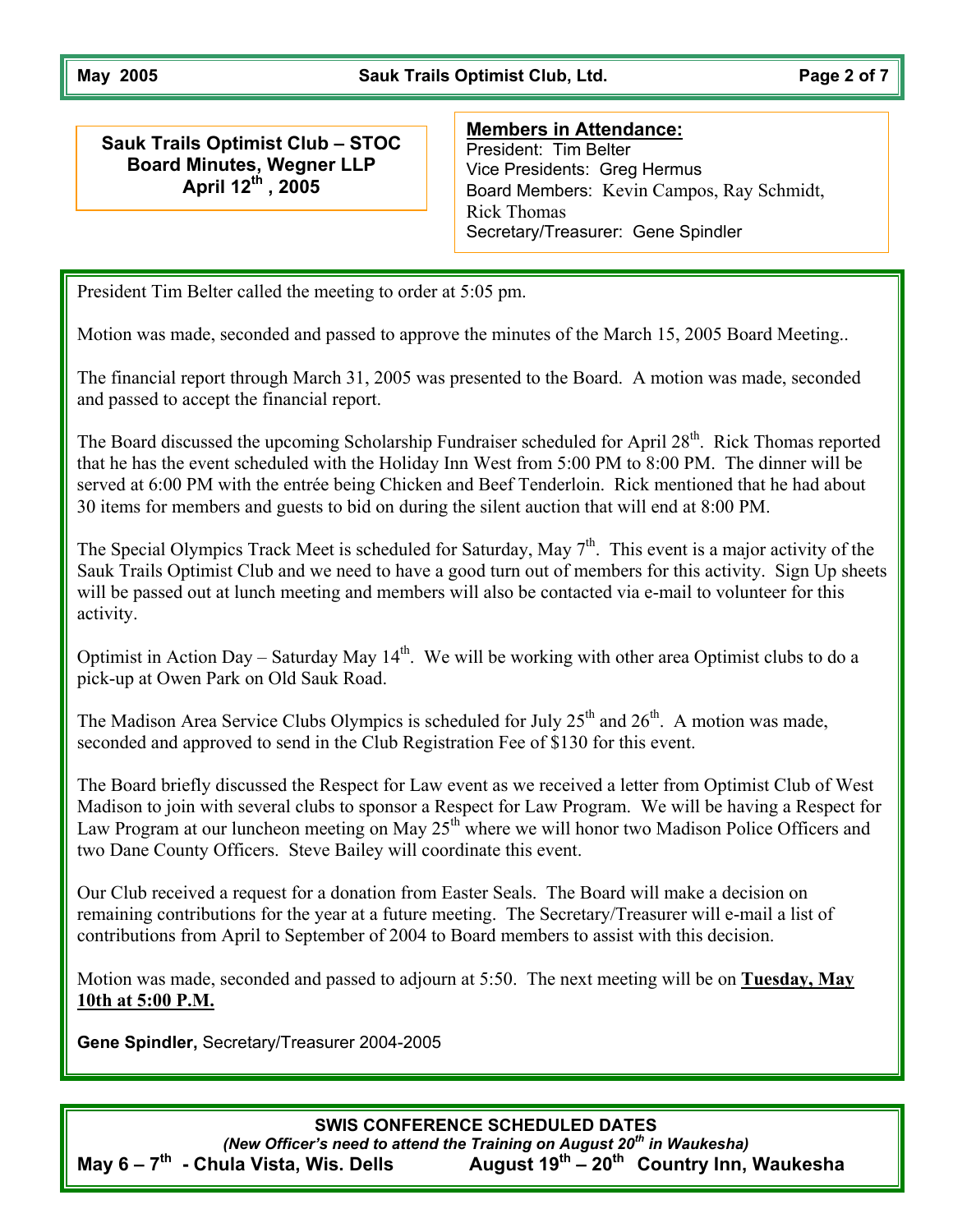## **SECOND ANNUAL SCHOLARSHIP FUNDRAISER**

The **2nd Annual Sauk Trails Scholarship Fundraiser** for Memorial High School Youth was held at the Holiday Inn West, Thursday, April 28th from 5:00 - 8:00 PM. There was a Silent Auction of: Baseball & Basket Ball tickets; hotel & restaurant gift certificates; Packer signed football; and other miscellaneous items.

There was a reception, followed by a fantastic buffet dinner, followed by entertainment from the Madison Memorial's JMM Singers, and ended with the Silent Auction. The profit from the entire event is still being determined, but will be over \$1,500. Thanks so much to Rick Thomas for coordinating this event and for Rick, Ray Schmitz and others for collecting the various auction items. Below are some pictures that were taken of coordinator Rick Thomas, silent auction balls, people who came to enjoy the activities, and the JMM Singers performing.

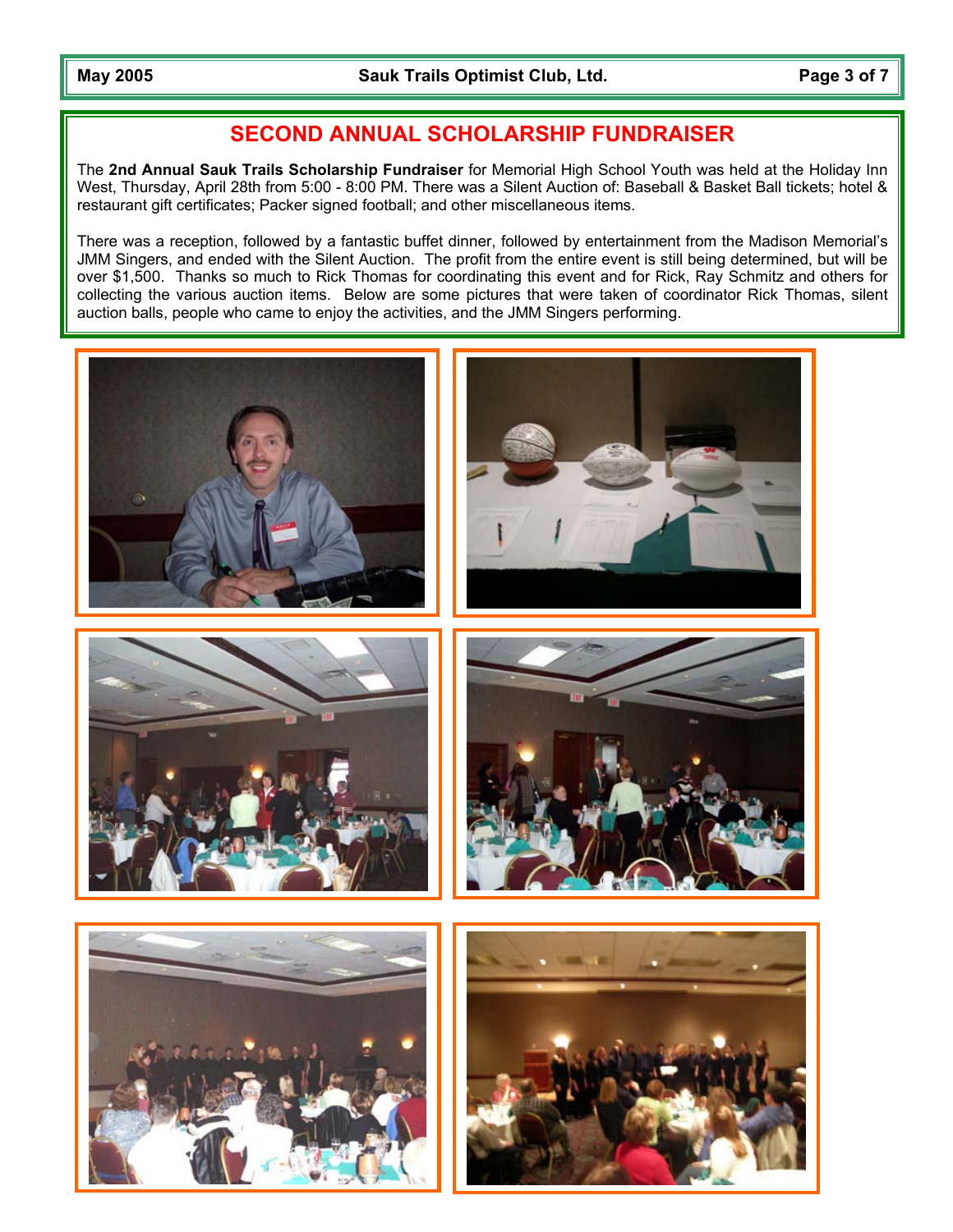### Sauk Trails Board Members Elected & Continuing at the April 20<sup>th</sup> Lunch.

| President:                     | <b>Rick Thomas</b>                                                                                                                                                                                                   |
|--------------------------------|----------------------------------------------------------------------------------------------------------------------------------------------------------------------------------------------------------------------|
| Past President                 | <b>Tim Belter</b>                                                                                                                                                                                                    |
| 1 <sup>st</sup> Vice President | Greg Hermus                                                                                                                                                                                                          |
| 2 <sup>nd</sup> Vice President | Pete Graven                                                                                                                                                                                                          |
| 3rd Vice President             | <b>Kevin Campos</b>                                                                                                                                                                                                  |
| Sec/Treasurer<br>Board Member: | Gene Spindler<br>Jill Thomas (continuing)<br>Mike Milia (new, 2 years)<br>Barb Dwyer (new, 2 years)<br>Jason Kadow (new, 1 year replacing Rick Thomas)<br>Sandy Fischer (continuing)<br>Bob Wortinger (new, 2 years) |

Congratulations to all. Their terms will continue or start on October  $1<sup>st</sup>$ , 2005.

|                      |              |                                      | SCHEDULED ACTIVITES, Babe's - Mark Your Calendar, 11:45 - 12:45 |                                              |
|----------------------|--------------|--------------------------------------|-----------------------------------------------------------------|----------------------------------------------|
|                      |              |                                      |                                                                 |                                              |
| <b>Date</b>          | <b>Place</b> | <b>Speaker/Event</b>                 | <b>Topic/Focus</b>                                              | Lunch                                        |
| May $4^{th}$         | <b>Babes</b> | <b>TBA</b>                           | <b>TBA</b>                                                      | French Dip or Veggie<br>Salad                |
| May 11 $th$          | <b>Babes</b> | <b>TBA</b>                           | <b>TBA</b>                                                      | Fish Sandwich or<br>Chicken Caesar Salad     |
| May 18 $th$          | <b>Babes</b> | Student of the<br>Month, April & May | Student of the Month<br>share with club,                        | Rueben or Cajun Fried<br>Chicken Salad       |
| May $25^{th}$        | Babe's       | <b>Police Officers</b>               | Respect for Law                                                 | Pork Salad or Cobb<br>Salad                  |
| June $1^{st}$        | Babe's       | <b>NOW Lunch</b>                     | New Optimist Wanted<br>(TENTATIVE)                              | Tuna Filet Sandwich or<br>Chicken Taco Salad |
| June 8 <sup>th</sup> | Babe's       | Dr. Bonsett-Veal                     | Bocce Ball                                                      | Chicken Sandwich or<br>Grilled Chicken Salad |

#### **'General' CALENDAR of EVENTS for Sauk Trails Optimist Club, 2005 (Other events determined by board during the year)**

| <b>May</b>        | SWIS $3^{\text{rd}}$ Quarter Conference, Chula Vista – Dells, May $6^{\text{th}} - 7^{\text{TH}}$<br>Special Olympics Track – Oregon High School May $7^{th}$ , 9:30 – 3:30<br>Optimist Action Day – Owen Park, May $14^{th}$ , $9 - 12:00$        |
|-------------------|----------------------------------------------------------------------------------------------------------------------------------------------------------------------------------------------------------------------------------------------------|
| June:             | New Optimist Wanted – NOW Lunch, June 1st (tentative)                                                                                                                                                                                              |
| <b>July/Aug</b>   | SWIS $4^{th}$ Quarter Conference, Country Inn, Waukesha, <b>August <math>19^{th} - 20^{th}</math></b><br>- (Officer Training for $2005 - 2006$ year on August $20^{th}$ )<br>Service Club Olympics: $\text{July } 25^{\text{th}} - 26^{\text{th}}$ |
| <b>September:</b> | New Optimist Wanted – NOW Lunch, September 7 <sup>th</sup><br>Induction Banquet New Officers – end of September 2005                                                                                                                               |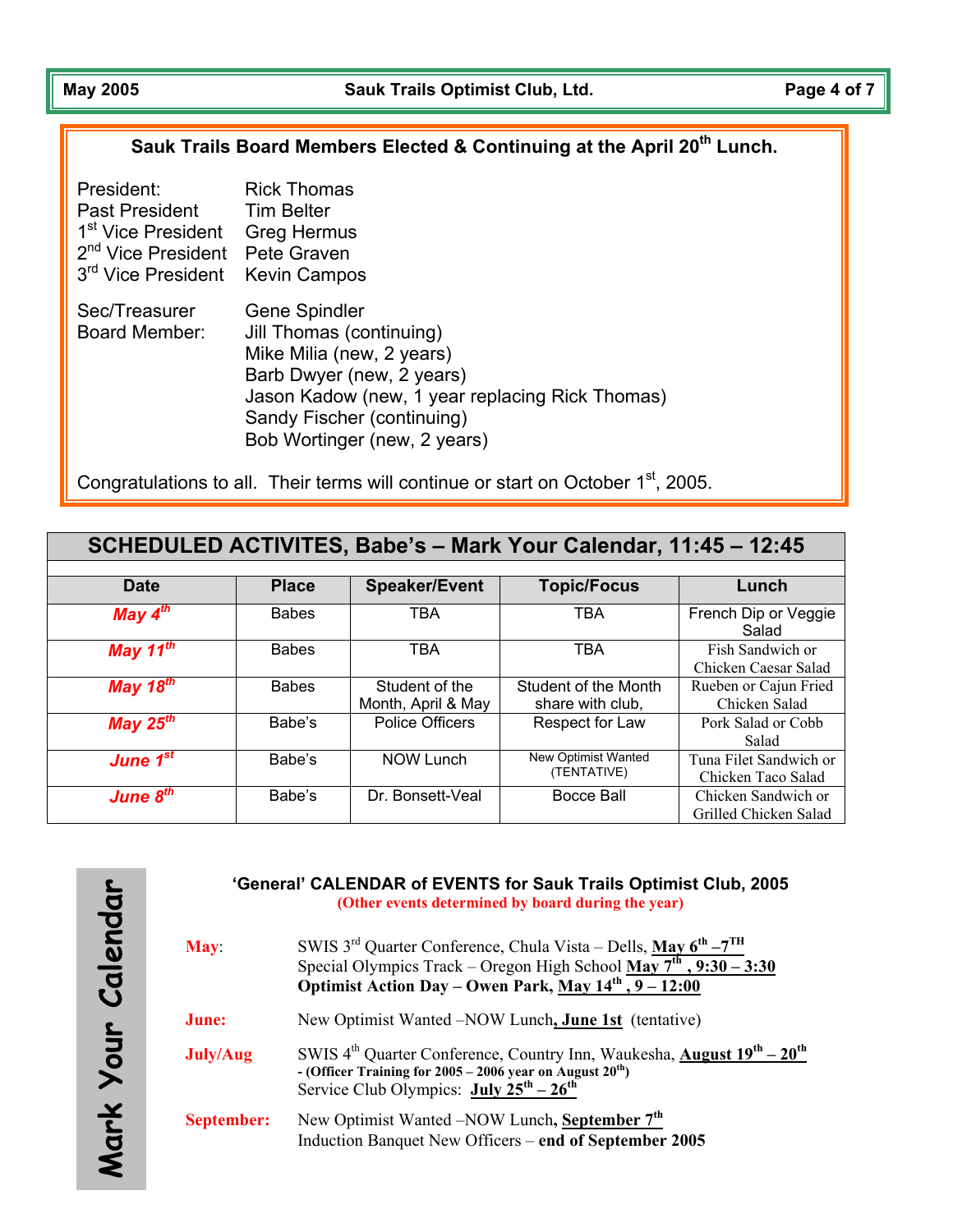May 2005 **May 2005** Sauk Trails Optimist Club, Ltd. **Page 5 of 7** 



*Student of the Month May 18th*

**Spartan Youth Service Team/JOOI Induction Banquet**

**Thursday, May 5th at 5:30 p.m. at the Pizza Hut on Mineral Point Road Cost: \$5/person**

**Please come and support the JOOI kids! Recognition will be given to outgoing officers and board members. The newly elected will be sworn in by STOC President Tim Belter. Please RSVP to Mary Norrbom at mnorrb @aol.com, call 829-0884, or sign up at the May 4th STOC meeting.**

# **Spartan Youth Service elected officers and May Projects**

Elected officers for the next school year are:

| Co-presidents     | <b>Annie Wilcox and Kristen Fox</b>                                         |
|-------------------|-----------------------------------------------------------------------------|
| Co-VP's           | <b>Kristina Merrick and Tenzin Dhanze</b>                                   |
| <b>Secretary</b>  | <b>Ashley Zellhoefer</b>                                                    |
| <b>Treasurer</b>  | <b>Eric Bent</b>                                                            |
| Webmaster         | <b>Micah Herstand</b>                                                       |
| <b>Senior BOD</b> | <b>Brigitte Knoll, Annemarie Rodriguez</b>                                  |
| <b>Junior BOD</b> | <b>Holly Dewerd, Spencer Retelle</b>                                        |
|                   | Sophomore and freshmen BOD's will be elected early in the next school year. |

Other May projects will include helping with the Special Olympics track meet, WHA fundraiser, cleaning the school grounds, Optimist in Action Day, decorating bags for Meals on Wheels, and the regular Oakwood visit. **Mary Norrbom** 

# **Special Olympics Track Meet May 7th**

This annual event will be held at Oregon High School. Mitch Hagens and John Scherer will be our 'head officials' and will lead the Sauk Trail Optimist Volunteer efforts.

The time frame runs from 9:30 am until about 3:30 pm. For those of you who have volunteered before we welcome you back and for those of you who have not yet enjoyed this experience – there are few like it. A sign-up sheet has been circulated at upcoming meetings or you can contact John Scherer. You may also contact club member Laurie Irwin at 221-2900. See you there.

# **Service Club Olympics, July 25th – 26th**

The Madison Area Service Club OIympics will be **Monday July 25th & Tuesday July 26th.** There are a number of events to participate in including bowling, pool, 5K run, biking, volleyball, board/card games, horseshoes, tennis, ping-pong, and racquetball. A new event is being added this year - Bocce Ball. We plan to have Dr. Jon Bonsett-Veal from the Downtown Rotary Club come to a lunch meeting in June to give us more information on Bocce Ball.

Tuesday evening there will be a dinner and awards ceremony at Cherokee Country Club. Our club has always finished in the top three, largely due to participation. The Service Club Olympics is a great way to spend a day with your fellow Optimists and meet other members of Madison area service clubs. The schedule of events and sign up sheets will be forthcoming. If you are interested in a particular event or if you have any questions, please give Tim Belter a call.

**Tim Belter, President**  Sauk Trails Optimist Club 2004-2005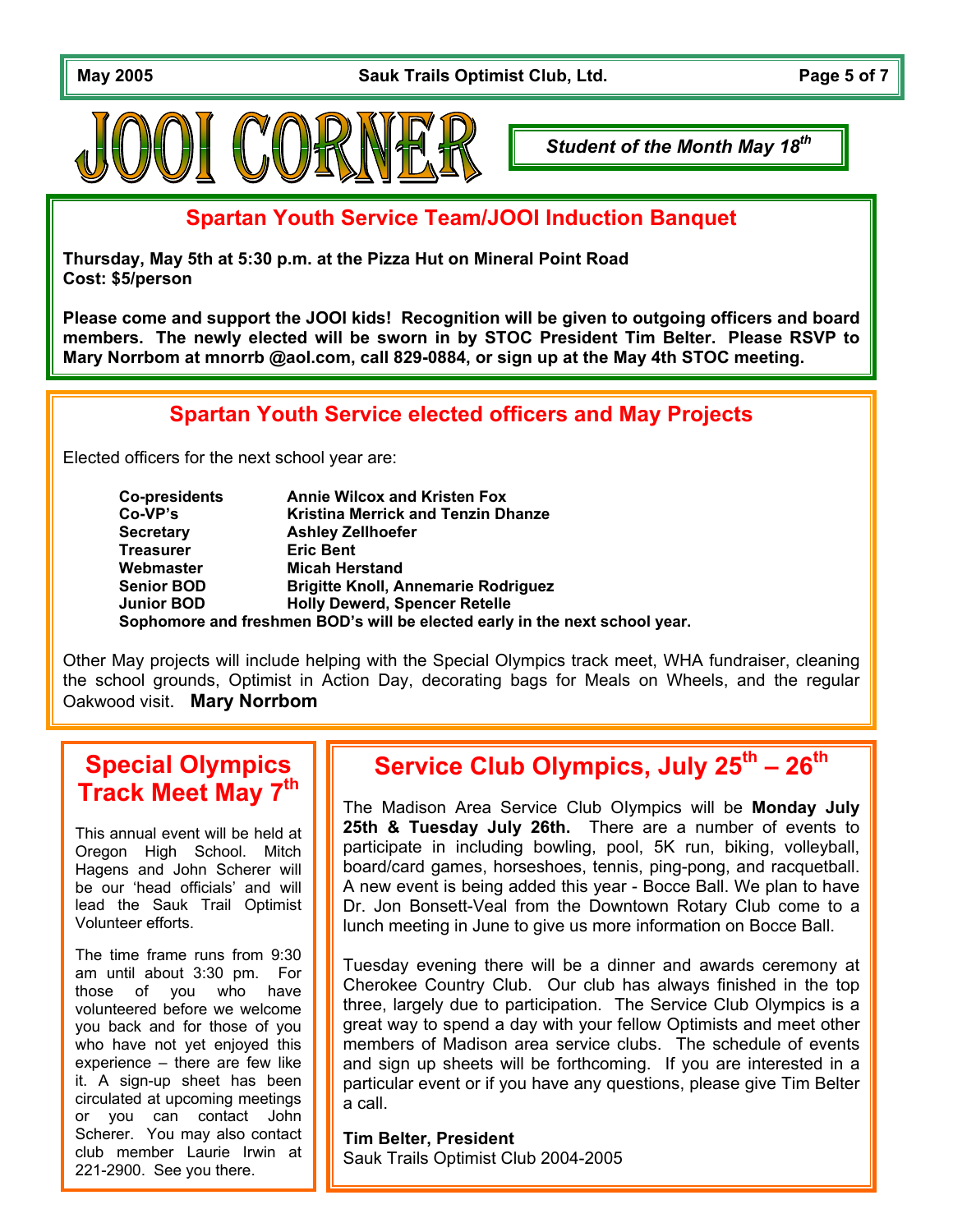## **Sauk Trails Optimist Club, Ltd. - Membership Roster May 2005 (Updates in Red)**

| Name                          | Company                                  | Work No.        | Home No.    | Fax No.  | <b>E-Mail Address</b>                    |
|-------------------------------|------------------------------------------|-----------------|-------------|----------|------------------------------------------|
| <b>BJ</b> Bailey              |                                          |                 |             |          | Mrfuel4@vahoo.com                        |
| <b>Steve Bailey</b>           | Crown Dental Laboratory                  | 271-5537        | 238-8535    | 271-1657 | Sbailey100@aol.com                       |
| Tim Belter                    | Associated Bank                          | 259-2094        | 455-1145    |          | Timothy.belter@associatedbank.com        |
| <b>David Braun</b>            | M&I Bank (ADD)                           | 231-5656        | 217-2182    |          | David.braun@micorp.com                   |
| Kevin Campos                  | Campos Financial Group                   | 235-1030        | 833-6985    | 664-1791 | Kevin@kevincampos.com                    |
| <b>Robin Clisso</b>           | <b>DELETE</b>                            | 833-5345        | 848-8445    |          | Rdc102002@yahoo.com                      |
| Rick Conne                    | R.W. Baird                               | 829-8206        | 833-3793    |          | rconne@hrblock.com                       |
| <b>Barb Dwyer</b>             | Wisconsin Community Bank                 | 298-1706        | 513-6965    | 298-1710 | bdwyer@thewcb.com                        |
| Sandra Fischer                | Wegner, LLP CPAs & Consulting            | 442-1920        | 437-8448    | 274-3361 | Sandy.fischer@wegnercpas.com             |
| Brian Fisher                  | M & I Bank                               | 252-5901        | 850-4368    | 283-5713 | Brian.fisher@micorp.com                  |
| Lynne Frits                   | H & H Management                         | 829-1701        | 829-2776    |          | frily@charter.net                        |
| Joanne Ganske                 | SWIS Past Governor, 2003-2004            |                 |             |          | joanski@chorus.net                       |
| Daniel Gibson                 | <b>SVA Planners</b>                      | 826-2322        | 836-4714    |          | Gibsond@sva.com                          |
| Peter Graven                  | Independent Bank                         | 835-9961        | 276-5912    |          | petegraven@inbank.com                    |
| Micki Griffin                 |                                          |                 | 833-5345    |          | Mickilynn@charter.net                    |
| Mike Gustafson                | Suby Von Haden                           | 826-2292        | 831-6914    | 831-4243 | gustafsonm@sva.com                       |
| Lori Handel                   |                                          |                 | 833-0239    |          | lhandel@tds.net                          |
| Caroline Heath (US Mail)      | 186 Sabastian Court, #102                | Virginia Beach, | VA 23452    |          | Revccheath@msn.com                       |
| Marvin Hellenbrand            | H & H Management                         | 829-1701        |             |          | frily@charter.net                        |
| Gregory Hermus                | Robert W. Baird Co.                      | 831-1100        | 845-3820    |          | Ghbadger@charter.net                     |
| Donald Higgins                | Higgins Insurance Group                  | 274-4200        | 824-0914    | 274-4210 | Don@hhig.net                             |
| Ricki Hoefer                  | <b>Edward</b> Jones                      | 831-0988        | 833-6268    |          | Philricki@aol.com                        |
| Jared Holthe                  | Holthe Family Chiropractic               | 277-9330        | 848-2638    |          | Holthe s@yahoo.com                       |
| Sheri Holthe                  | Holthe Family Chiropractic               | 277-9330        | 848-2638    |          | Holthe s@yahoo.com                       |
| Laurie Irwin                  | Special Olympics, Wisconsin              | 221-2900        | 233-0543    |          | lirwin@specialolympicswisconsin.org      |
| Kathy Johnson                 | Risk Management Strategies, LLC          | 663-9032        | 663-9032    | 666-6435 | Kljohnson@charter.net                    |
| Jim&Dee Judd                  | Judd Household (352-751-3696) FL         |                 | 833-2622 WI |          | juddj@thevillages.net                    |
| Jason Kadow                   | Meicher CPA                              | 238-1970 x310   | 827-6707    |          | asonk@meichercpa.com                     |
| Dale Kalscheur                | The Neckerman Agency                     | 238-2686        | 437-4470    | 238-7798 | D kalscheur@neckerman.com                |
| Carole Klopp                  | NYLC, Education Consultant               | 833-9620        | 833-4561    | 833-9619 | klopp@chorus.net                         |
| Chuck Koehler                 | Koehler & Associates                     | 838-7133        | 838-7133    |          | Koehler01@charter.net                    |
| Gail Koehler                  | Attic Angels Retirement Center           |                 | 838-7133    |          | Koehler01@charter.net                    |
| Mark Kraemer                  | Park Bank                                | 283-6810        | 848-6899    | 283-6823 | mkraemer@parkbank.com                    |
| <b>Carrie Leonard</b>         | <b>DELETE</b>                            | 836-0900        | 245-3981    |          | carrie@trmkenzie.com                     |
| Andrew Lochner                | American Express Financial Adv.          | 833-1395        | 277.0083    |          | Andrew.m.lochner@aexp.com                |
| Joseph Marty                  | M&I Bank - Middleton                     | 836-1511        | 831-4799    | 836-4425 | [oe.martv@micorp.com]                    |
| Brinda Mecham                 | Crown Dental Laboratory                  | 271-5537        |             |          | Brstratton@aol.com                       |
| Michael Milia                 | Advantage Real Estate                    | 441-7761        | 235-3702    | 441-8471 | mmilia@tds.net                           |
| Mary Norrbom                  | Waddell & Reed                           | 442-1500        | 829-0884    | 442-6490 | Mnorrb@aol.com                           |
| Janine Richgels               | US Bank, N.A., Pvt Bank Associate        | 252-4110        | 241-5714    | 252-7652 | Janine richgels@usbank.com               |
| <b>Diane Riley</b>            | <b>Associated Bank (ADD)</b>             | 259-4204        | 643-0821    |          | Sue.riley@associatedbank.com             |
| Alison Scherer                | WI Dept of Ag, Trade & Cons. Protection. | 224-4761        | 836-0151    |          | schereraj@hotmail.com                    |
| John Scherer                  | Trinity Financial Planning               | 829-1010        | 836-0151    | 233-7161 | $\text{John@trinfin.com}$                |
| Lisa Schluesche               | Associated Bank                          | 259-2052        | 441-9269    |          | Lisa.Schluesche@Associatedbank.com       |
| Ray Schmitz                   | Retired                                  |                 | 233-3786    |          | Ischmitz@chorus.net                      |
| Phil Schrabeck                | <b>AMCORE Bank</b>                       | 821-1918        | 821-0980    |          | pschrabeck@amcore.com                    |
| Jacci See                     | First Weber Group                        | 828-5105        | 827-6326    | 836-3102 | Seei@firstweber.com                      |
| <b>Judy Sievers</b>           | SWIS Governor, 2004-1005                 |                 |             |          | DesignerJ@charter.net                    |
| Bonnie Spindler               | Semi-Retired, Computer Trainer           | 833-7244        | 833-7244    | 833-9182 | Blspindler@charter.net                   |
| Gene Spindler                 | Retired                                  |                 | 833-7244    | 833-9182 | Espindler@charter.net                    |
| <b>Christina Smith-Wilkie</b> | <b>Associated Bank ADD</b>               | 833-1444        | 827-0222    |          | Christina.SmithWilkie@Associatedbank.com |
| Jill Thomas                   | First Business Bank                      | 232-5924        | 850-4250    | 232-5920 | jthomas@fbbmadison.com                   |
| Rick Thomas                   | <b>Right Touch Drycleaners</b>           | 271-1088        | 274-0528    |          | Jathoma2@facstaff.wisc.edu               |
| Rick Tiedemann                | Wachovia Securities                      | 824-6550        | 845-6367    |          | rtiedemann@tds.net                       |
| Amy Tripp                     |                                          |                 |             |          | No E-Mail                                |
| <b>Cheryl Vickroy</b>         | <b>DELETE</b>                            | 575-2378        | 575-2378    |          | cvickrov@chartermi.net                   |
| Peter Wolf                    | Lt. Governor, Zone 6                     |                 |             |          | peter.wolf@wick-mail.com                 |
| <b>Bob Wortinger</b>          | Kiesling Associates                      | 664-9110        | 829-3926    | 273-2383 | Rwortinger@kiesling.com                  |